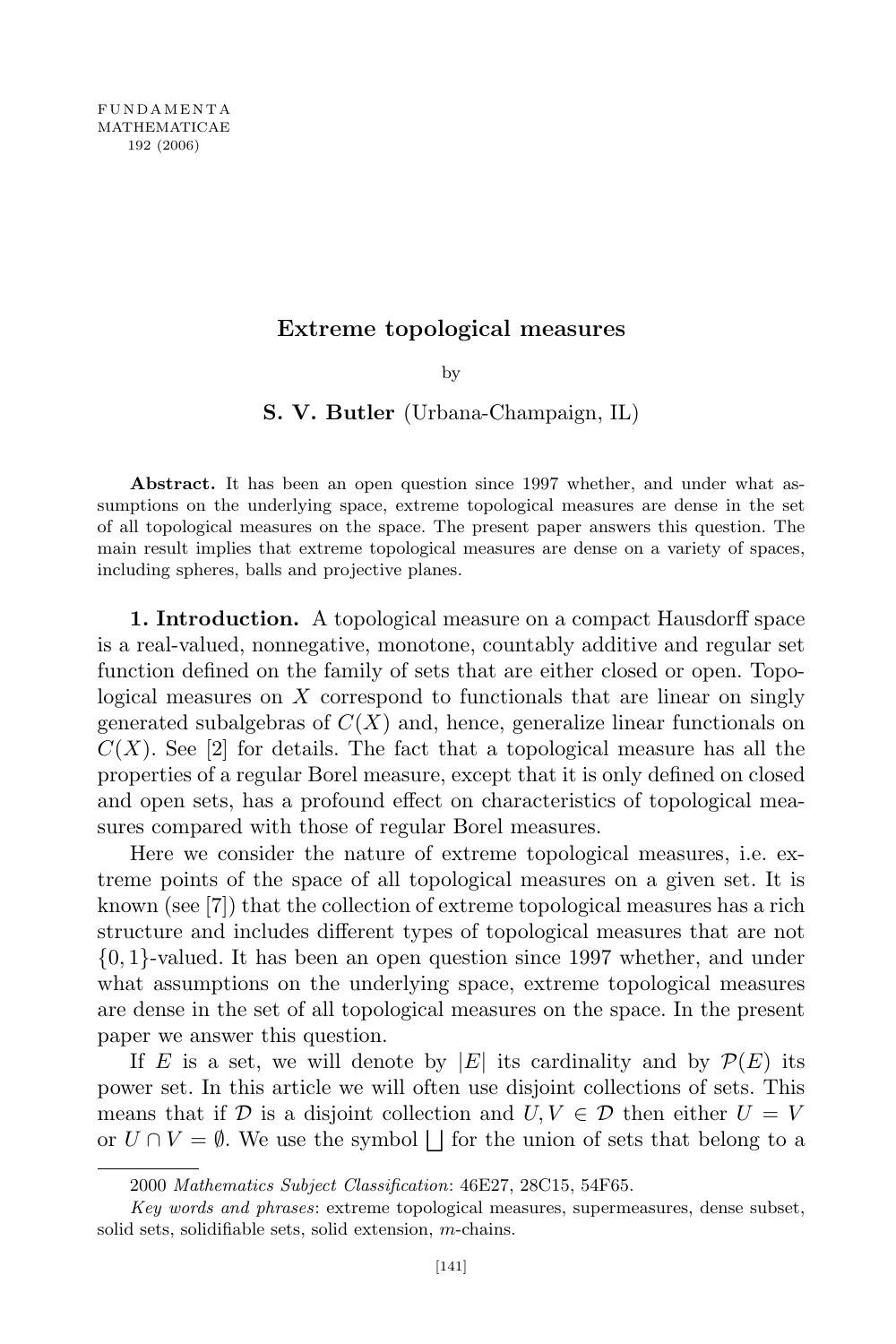disjoint family of sets. For example,  $\bigsqcup \mathcal{H} = \bigsqcup_{A \in \mathcal{H}} A$  means that we take the union of sets in a disjoint family  $H$ . If W is a finite collection of subsets of a space X, we will denote by  $DC(\mathcal{W}) \subseteq \mathcal{P}(\mathcal{W})$  the set of disjoint subfamilies of W. We will also use  $MDC(W) \subseteq DC(W)$ , the set of all maximal elements of  $DC(W)$  with respect to inclusion. An element  $D \in MDC(W)$  is a maximal disjoint collection of sets from  $W$ .

DEFINITION 1.1. Let X be a compact Hausdorff space. Let  $\mathcal{C}(X)$  (respectively  $\mathcal{O}(X)$  denote the collection of closed (respectively open) subsets of X, and  $A(X) = C(X) \cup O(X)$ . A topological measure on X is a function  $\mu: \mathcal{A}(X) \to \mathbb{R}^+$  such that:

(i)  $\mu(\bigsqcup_{i=1}^n A_i) = \sum_{i=1}^n \mu(A_i)$  (all  $A_i$  and  $\bigsqcup_{i=1}^n A_i$  are assumed to be in  $\mathcal{A}(X)),$ 

(ii) 
$$
\mu(U) = \sup \{ \mu(C) : C \subseteq U, C \in C(X) \}
$$
 for all  $U \in \mathcal{O}(X)$ .

From (i) and (ii) it follows that topological measures are monotone. Topological measures are not only finitely, but also countably additive: if  $A = \bigsqcup_{i=1}^{\infty} A_i$ , where  $A, A_i \in \mathcal{A}(X)$   $(i = 1, 2, \ldots)$ , then  $\mu(A) = \sum_{i=1}^{\infty} \mu(A_i)$ (see  $|10|$ ).

Topological measures on a given set  $X$  form a convex set, and the extreme points of this convex set will be called *extreme topological measures*. Topological measures that only assume values 0 and 1 are called simple. Any simple topological measure is extreme.

Definition 1.1 involves open and closed sets. We frequently use special open or closed sets. A set A is *solid* if both A and its complement are connected. We will denote collections of open solid sets and of closed solid sets by  $\mathcal{O}_s(X)$  and  $\mathcal{C}_s(X)$  respectively. We will also use  $\mathcal{A}_s(X) = \mathcal{O}_s(X) \cup$  $\mathcal{C}_s(X)$ . To use the technique of solid sets (Theorem 2.2 below) we assume that X is connected and locally connected. We shall also assume for simplicity that X has a certain topological characteristic, genus  $g = 0$  (see [3] for details). Intuitively,  $X$  does not have holes or loops. One way to describe the "g = 0" condition is the following: if the union of two open solid sets in X is the whole space, their intersection must be connected (see [8]). Note also that a space has genus 0 if and only if  $U \setminus C$  is connected for any open connected set U and any closed solid set C contained in U. (See Remark 2.6 below.) In the case where X is locally path connected,  $q = 0$  if the fundamental group  $\pi_1(X)$  is finite (in particular, if X is simply connected) or, more generally, if  $H^1(X) = 0$  ([9, 12]). A compact, connected, locally connected Hausdorff space with genus 0 will be called a  $q$ -space. Examples of  $q$ -spaces include spheres  $S^n$ , balls  $B^n$  for  $n \geq 2$ , and dendrites.

In this paper  $X$  is always a q-space, and all topological measures are assumed to be normalized, i.e.  $\mu(X) = 1$ . On the space of all normalized topological measures on X, denoted by  $TM(X)$ , we consider the weak<sup>\*</sup>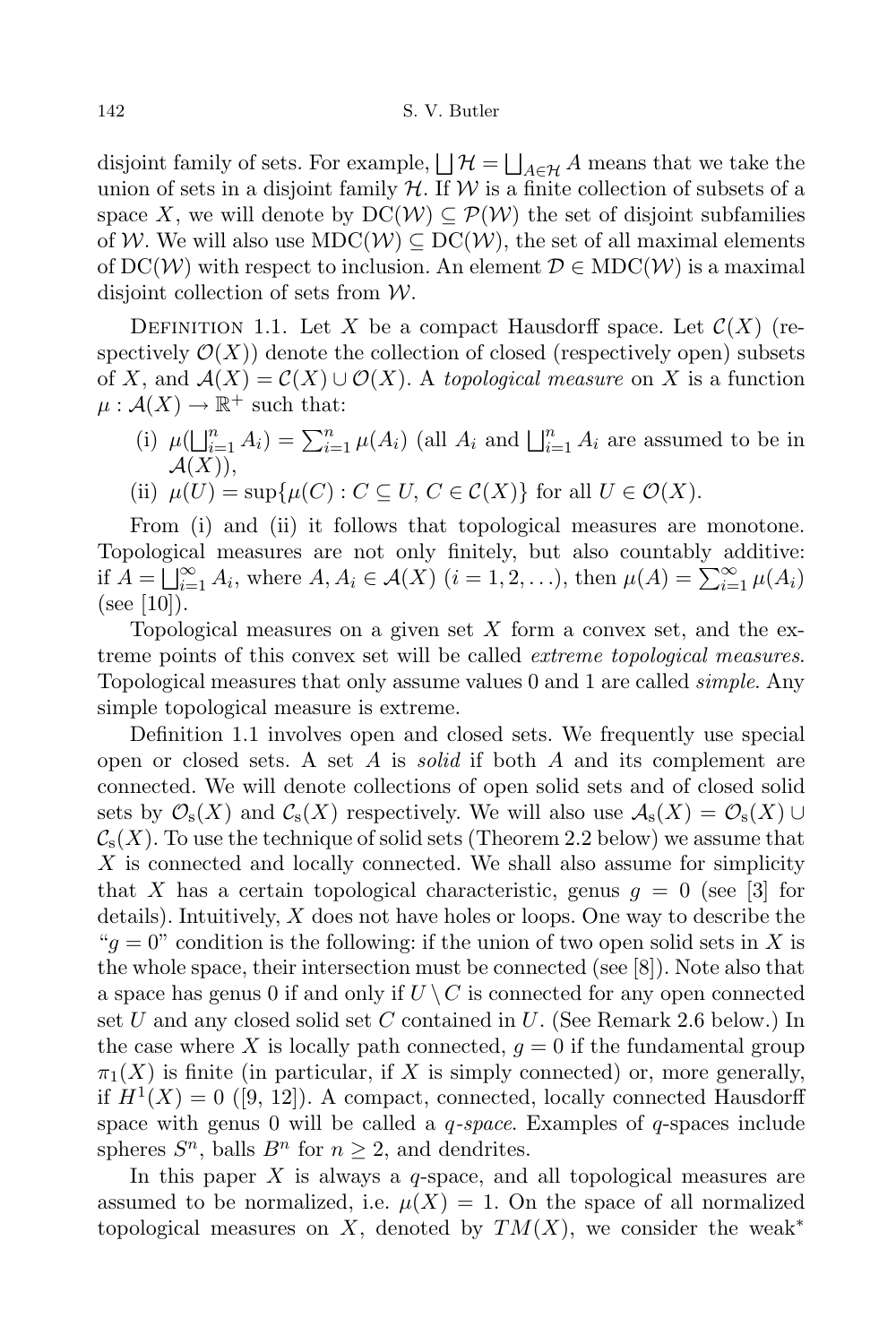topology which is generated by basic open sets

 $\widehat{U}(\mathcal{W}, b) = \{ \mu \in TM(X) : \mu(U) > b(U) \text{ for all } U \in \mathcal{W} \},\$ 

where W is a finite collection of open solid sets, and  $b: \mathcal{W} \to [0, 1]$  is a function. The space  $TM(X)$  is a compact Hausdorff convex topological space. (See [1]; a more general result is in [11].)

## 2. Preliminaries

DEFINITION 2.1. A *solid set function* on a *q*-space X is a function  $\mu$ :  $\mathcal{A}_{s}(X) \rightarrow [0,1]$  such that

1. if  $C_1 \sqcup \cdots \sqcup C_n \subseteq C, C, C_1, \ldots, C_n \in C_s(X)$ , then  $\sum_{i=1}^n \mu(C_i) \leq \mu(C)$ , 2.  $\mu(U) = \sup \{ \mu(C) : C \subseteq U, C \in \mathcal{C}_{\mathbf{s}}(X) \}$  for  $U \in \mathcal{O}_{\mathbf{s}}(X)$ , 3.  $\mu(U) + \mu(X \setminus U) = 1$  for  $U \in \mathcal{O}_s(X)$ .

The proof of the next theorem is in [3].

THEOREM 2.2. A solid set function on a q-space extends uniquely to a topological measure on X.

Now we give two examples of topological measures that first appeared in [2] and [3]. These topological measures are not subadditive, hence they are not Borel measures.

EXAMPLE 2.3. Let X be the unit square and B be the boundary of X. Fix a point p in  $X \setminus B$ . Define  $\mu$  on solid sets as follows:  $\mu(A) = 1$  if (i)  $B \subset A$ , or (ii)  $p \in A$  and  $A \cap B \neq \emptyset$ . Otherwise, we let  $\mu(A) = 0$ . Then  $\mu$ is a solid set function and hence extends to a topological measure on  $X$ . To demonstrate that  $\mu$  is not a measure we shall show that  $\mu$  is not subadditive. Let  $A_1$  be a closed solid set consisting of two adjacent sides of B, let  $A_2$  be a closed solid set that is the other two adjacent sides of B, and  $A_3 = X \setminus B$ be an open solid subset of X. Then  $X = A_1 \cup A_2 \cup A_3$ ,  $\mu(X) = 1$ , but  $\mu(A_1) + \mu(A_2) + \mu(A_3) = 0.$ 

EXAMPLE 2.4. Let X be a sphere. Fix three points  $x, y, z$  in X. Define  $\mu$  on solid sets as follows:  $\mu(A) = 1$  if A contains the majority of the three points, otherwise  $\mu(A) = 0$ . The resulting topological measure is not subadditive, since  $\mu(X) = 1$ , and it is easy to represent X as a union of three overlapping solid sets each of which contains exactly one of the points  $x, y, z$ . Notice also that  $\mu(A) = 1$  for any *connected* set A that contains at least two points. This follows easily from Lemmas 3.1 and 3.2 in [3].

PROPOSITION 2.5. In a q-space,  $U \setminus C$  is connected for any open connected set U and any closed solid set C contained in U. In particular, in a q-space with no cut points,  $U \setminus \{x\}$  is connected for any open connected set U and any point  $x$ .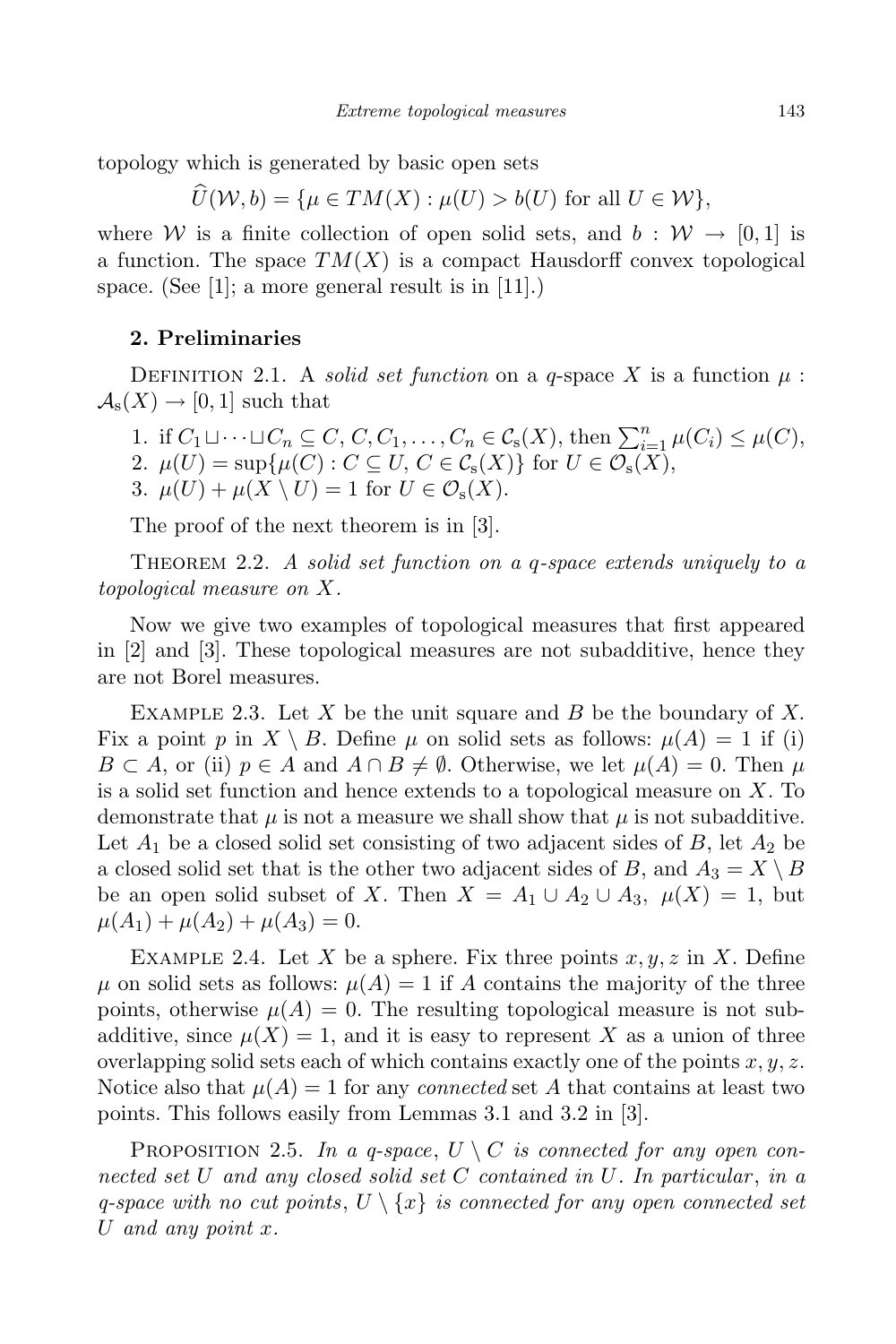Proof. We give a proof, suggested by D. Grubb, that uses topological measures. Observe first that C intersects the closure of every component of  $U \setminus C$ . Indeed, let  $U \setminus C = \bigsqcup_{\beta} V_{\beta}$  and assume that  $C \cap V_{\alpha} = \emptyset$  for some component  $V_\alpha$ . All components are open by local connectivity, so  $\overline{V}_\alpha \cap V_\beta = \emptyset$ for all  $\beta \neq \alpha$ . Then  $V' = U \setminus \overline{V}_{\alpha} = \bigsqcup_{\beta \neq \alpha} V_{\beta} \sqcup C$  is an open set and hence  $U = V_\alpha \sqcup V'$  is a disconnection of U.

Now, if  $V_1$  and  $V_2$  are two components of  $U \setminus C$ , take  $x \in C$ ,  $y \in V_1$ ,  $z \in V_2$ . Let  $\mu$  be the simple topological measure based on points  $x, y, z$  as in Example 2.4. Note that  $\mu(U) = 1$ ,  $\mu(C) = 0$ , so  $\mu(U \setminus C) = 1$ . Pick the component  $V_{\alpha}$  of  $U \setminus C$  with  $\mu(V_{\alpha}) = 1$ . Since  $V_{\alpha}$  cannot contain both y and z, we may assume that  $y \notin V_\alpha$ , i.e.  $V_\alpha \neq V_1$ . Then x and y must be in different components of  $X \setminus V_\alpha$  because  $\mu(X \setminus V_\alpha) = 0$ . But then C and  $V_1$ are contained in different components of  $X \setminus V_\alpha$ . So  $C \cap \overline{V}_1 = \emptyset$  (note that components of  $X \setminus V_\alpha$  are closed), which contradicts the statement at the beginning of the proof.  $\blacksquare$ 

REMARK 2.6. From Propositions 2.5 and 2.2 in [3] we get a characterization of genus 0. A compact Hausdorff connected locally connected space has genus 0 if and only if  $U \setminus C$  is connected for any open connected set U and any closed solid set C contained in U.

DEFINITION 2.7. A topological measure  $\mu$  on X is finitely defined if there is a finite subset  $F \subset X$  such that  $\sum_{i=1}^n \mu(A_i) \leq \mu(A)$  whenever  $\bigsqcup_{i=1}^n (A_i \cap F) \subseteq A \cap F$ , where  $A, A_1, \ldots, A_n \in \overline{\mathcal{A}_s(X)}$ .

The topological measure in Example 2.4 is finitely defined, but the one in Example 2.3 is not. Both topological measures are simple, hence extreme.

DEFINITION 2.8. A *supermeasure* on a finite set E is a function  $\nu$ :  $\mathcal{P}(E) \rightarrow [0, 1]$  satisfying

1. 
$$
\nu(A) + \nu(E \setminus A) = 1
$$
 for all  $A \in \mathcal{P}(E)$ ,

$$
2. \nu(A \sqcup B) \ge \nu(A) + \nu(B).
$$

The second condition says that  $\nu$  is superadditive, hence the term supermeasure. From the definition it immediately follows that  $\nu(\emptyset) = 0$  and that  $\nu$  is monotone, i.e.  $J \subseteq K \Rightarrow \nu(J) \leq \nu(K)$ . From (ii) we also deduce (by induction) that if  $\bigsqcup_i J_i \subseteq J$  then  $\sum_i \nu(J_i) \leq \nu(J)$ .

The reason behind the introduction of supermeasures is demonstrated by the next two results (see [4]).

PROPOSITION 2.9. Let E be a finite subset of X, and let  $i: E \to X$  be the inclusion. For any supermeasure  $\nu$  on E let

$$
\mu(A) = i_* \nu(A) = \nu(A \cap E), \quad A \in \mathcal{A}_s(X).
$$

Then  $\mu$  is a solid set function on X, and it uniquely extends to a topological measure  $\mu = i_*\nu$  which is finitely defined.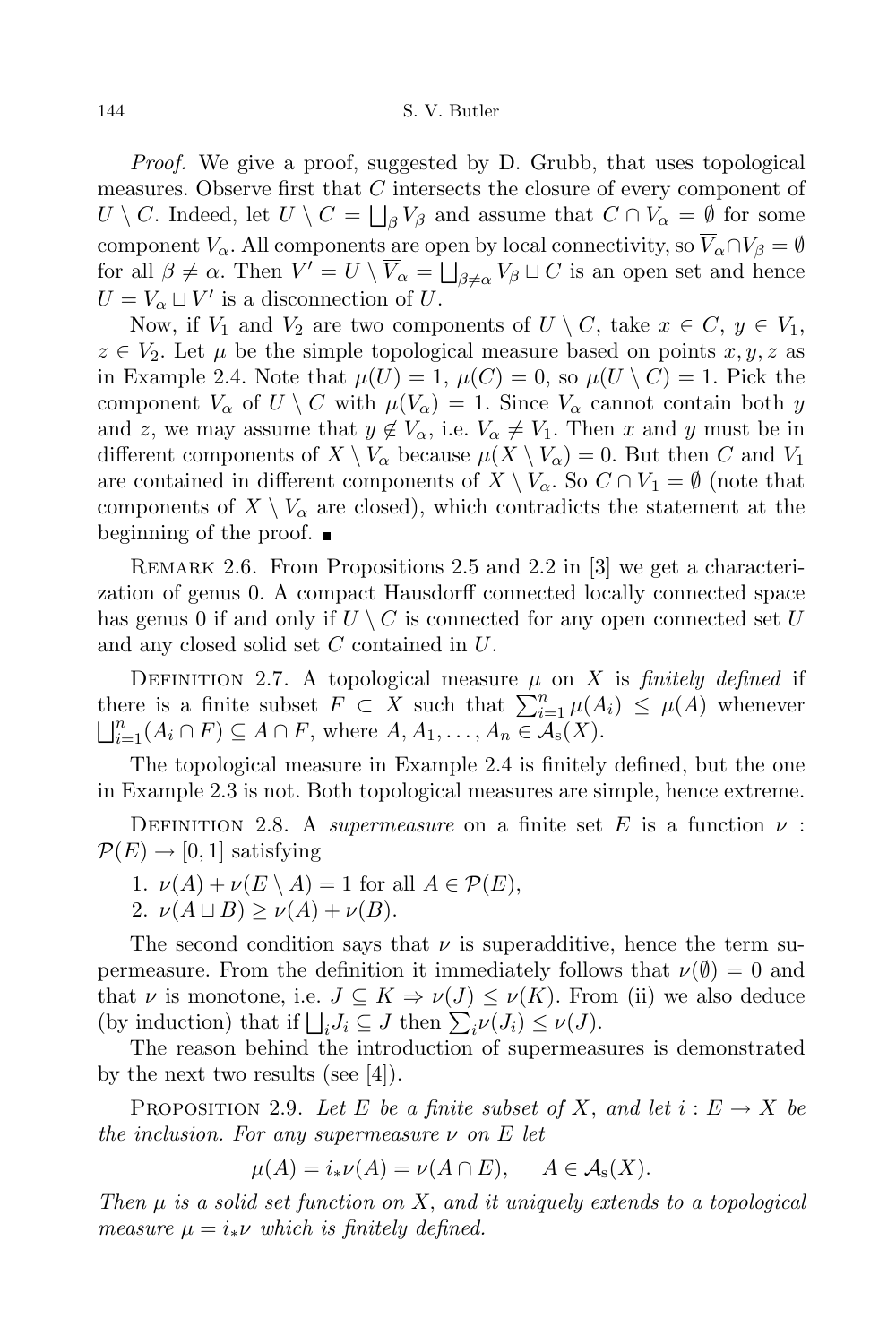DEFINITION 2.10. A pre-supermeasure on a finite set  $E$  is a function  $\alpha : \mathcal{F} \to [0, 1]$ , where  $\mathcal{F}$  is a subset of  $\mathcal{P}(E)$ , such that

(\*) 
$$
\qquad \qquad \bigsqcup_{A \in \mathcal{H}} A \subseteq B \quad \text{implies} \quad \sum_{A \in \mathcal{H}} \alpha(A) \leq \alpha(B).
$$

THEOREM 2.11. If  $|E|$  is odd,  $\mathcal{F} \subseteq \mathcal{P}(E)$  is a family containing E and  $\alpha : \mathcal{F} \to [0, 1]$  is a pre-supermeasure, then there exists a supermeasure  $\nu$  on E such that  $\nu(A) \geq \alpha(A)$  for all  $A \in \mathcal{F}$  and  $\nu(A) = \alpha(A)$  for all  $A \in \mathcal{F}$ with  $|A| \leq \frac{1}{2}|E|$ .

This is Lemma 2.5 in [4] without the condition  $\emptyset \notin \mathcal{F}$ . (From the way  $\nu$ is defined it is clear that  $\nu(\emptyset) = 0$ , whether or not  $\emptyset \in \mathcal{F}$ .) The proof also shows that  $\nu(A) = \alpha(A)$  for all  $A \in \mathcal{F}$  with  $|A| \leq \frac{1}{2}|E|$ .

DEFINITION 2.12. A family  $\mathcal F$  of nonempty sets has *order* m if  $\mathcal F$  contains a collection of m disjoint sets but no collection of  $m + 1$  disjoint sets.

DEFINITION 2.13. Let  $\mathcal{C} = \{I_1, \ldots, I_k\}$  be a sequence of distinct sets. Let  $m \leq k$  be an integer. We say that C is an *m*-disjoint k-chain if C has order m and for each  $i = 1, \ldots, k$  the sets  $I_{i+1}, \ldots, I_{i+m}$  are disjoint (indices are mod k). An m-disjoint  $(2m + 1)$ -chain is called an m-*chain*.

EXAMPLE 2.14. If m is an integer and  $S = \{S_1, \ldots, S_{2m+1}\}\$ is a disjoint family of sets, then  $\{J_i = S_{2i-1} \sqcup S_{2i} : i = 1, ..., 2m+1 \pmod{2m+1}\}$  is an m-chain. Such m-chains play an important role in this paper, and we give them a special name.

DEFINITION 2.15. An m-chain  $\{J_1, \ldots, J_{2m+1}\}\$  that arises from a disjoint family of  $2m + 1$  sets as in Example 2.14 is called a *basic m-chain*.

LEMMA 2.16. If  $\{A_1, \ldots, A_k\}$  is an m-disjoint k-chain of sets from  $\mathcal{A}(X)$ ,  $(m, k) = 1$ , and  $\mu$  is a set function satisfying

(1) 
$$
\mu(A_{i+1}) + \mu(A_{i+2}) + \cdots + \mu(A_{i+m}) = 1 \quad \text{for } i = 1, \ldots, k
$$

(indices mod k), then  $\mu(A_i) = 1/m$  for all  $i = 1, ..., k$ .

The proof of this lemma for m-chains first appeared in [5], where  $m$ chains were first used. Here we give for completeness a short elegant proof shared with the author by J. Aarnes.

*Proof.* Let  $x_i = \mu(A_i)$ . From (1) we get  $\sum_{j=1}^{m} x_{i+j} = 1$  and also  $\sum_{j=0}^{m-1} x_{i+j} = 1$ . Subtraction yields  $x_i = x_{i+m}$ , and hence  $x_i = x_{i+pm}$ ,  $p = 0, 1, \ldots$  In particular  $x_1 = x_{1+pm}$  for all p. Since  $(m, k) = 1, m$  is a generator for the cyclic group  $\mathbb{Z}_k$ . Hence  $x_1 = \cdots = x_k$ , and then (1) implies that  $x_i = 1/m$  for all  $i = 1, \ldots, k$ .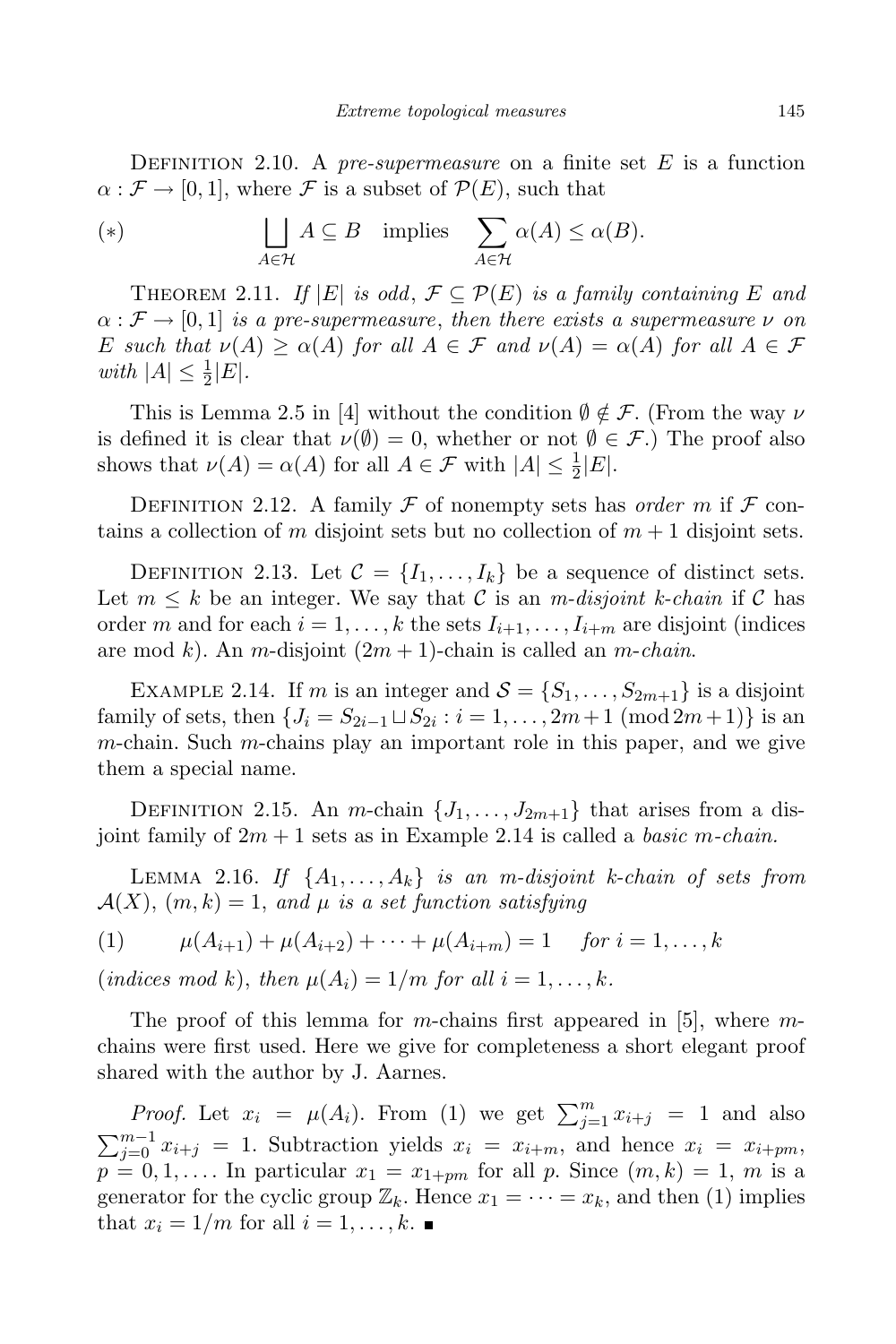DEFINITION 2.17. A finite set F is *solidifiable* in A if there exists  $C \in$  $\mathcal{C}_s(X)$  such that  $F \cap A \subseteq C \subseteq A$ . A finite set is called *solidifiable* if it is solidifiable in every open connected subset of  $X$ .

EXAMPLE 2.18. Any finite set in  $\mathbb{R}^n$ ,  $S^n$  or the interior of  $B^n$  for  $n \geq 2$ and any finite set in  $B<sup>n</sup>$  for  $n \geq 3$  is solidifiable. A finite set in  $B<sup>2</sup>$  that includes boundary points may not be solidifiable. For example, if  $X$  is the unit square, x and y are two opposite corner points, and  $F$  is a finite set containing points on opposite sides of  $X$ , then for the open connected set  $U = X \setminus \{x, y\}$  there is no closed solid set C with  $F \subseteq C \subseteq U$ .

DEFINITION 2.19. An m-chain  $C = \{C_1, \ldots, C_{2m+1}\}\$ is a solid extension of an *m*-chain  $\mathcal{J} = \{J_1, \ldots, J_{2m+1}\}\$ of finite sets if  $C_i \in \mathcal{C}_{\rm s}(X)$  and  $C_i \cap$  $\bigcup \mathcal{J} = J_i$  for  $i = 1, \ldots, 2m + 1$ .

EXAMPLE 2.20. Suppose that X is a space for which any closed arc is a closed solid set and for any finite ordered subset of X there exists a simple closed curve that contains this finite set and preserves the order of its points. Such spaces include  $S^n$ ,  $\mathbb{R}^n$ , and the interior of  $B^n$  for  $n \geq 2$ . Suppose that  $\{J_1, \ldots, J_{2m+1}\}\$ is a basic m-chain of finite sets in X, i.e.  $J_i = S_{2i-1} \sqcup S_{2i}$  for some disjoint family  $\{S_1, \ldots, S_{2m+1}\}\$  of finite sets. Suppose that a simple closed curve in X goes through the points of  $S_1, \ldots, S_{2m+1}$  in that order. For  $i = 1, \ldots, 2m+1$  let  $C_i$  be the part of the curve which is an arc beginning at the first point of  $S_{2i-1}$  and ending at the last point of  $S_{2i}$  (indices are mod  $2m + 1$ ). Then  $\{C_1, \ldots, C_{2m+1}\}\$ is a solid extension of the basic m-chain  $\{J_1, \ldots, J_{2m+1}\}.$ 

PROPOSITION 2.21. Suppose X is a space for which there exists  $m \geq 1$ such that any basic m-chain of finite sets has a solid extension. Then X has no cut points.

*Proof.* If  $\{x\}$  is a cut point and  $X \setminus \{x\} = V \sqcup W$  then any solid set that contains points from both V and W must also contain x. It is easy to give an example of a basic m-chain of finite sets that does not have a solid extension. ■

LEMMA 2.22. Let X be a q-space with no cut points. Suppose E is a finite set,  ${F_1, \ldots, F_k}$  is a disjoint family of subsets of E, and A is any open solid set containing  $\bigsqcup_{i=1}^k F_i$ . Assume E is solidifiable. Then there exists a disjoint family  $\{C_1, \ldots, C_k\}$  of closed solid sets such that  $C_i \subseteq A$  and  $C_i \cap E = F_i$ . Any disjoint family  $\{C_1, \ldots, C_n\}$  of closed solid sets,  $1 \leq n < k$ , such that  $C_i \subseteq A$  and  $C_i \cap E = F_i$  for  $i = 1, ..., n$  extends to a disjoint family  $\{C_1, \ldots, C_k\}$  of closed solid sets with  $C_i \subseteq A$  and  $C_i \cap E = F_i$  for  $i=1,\ldots,k$ .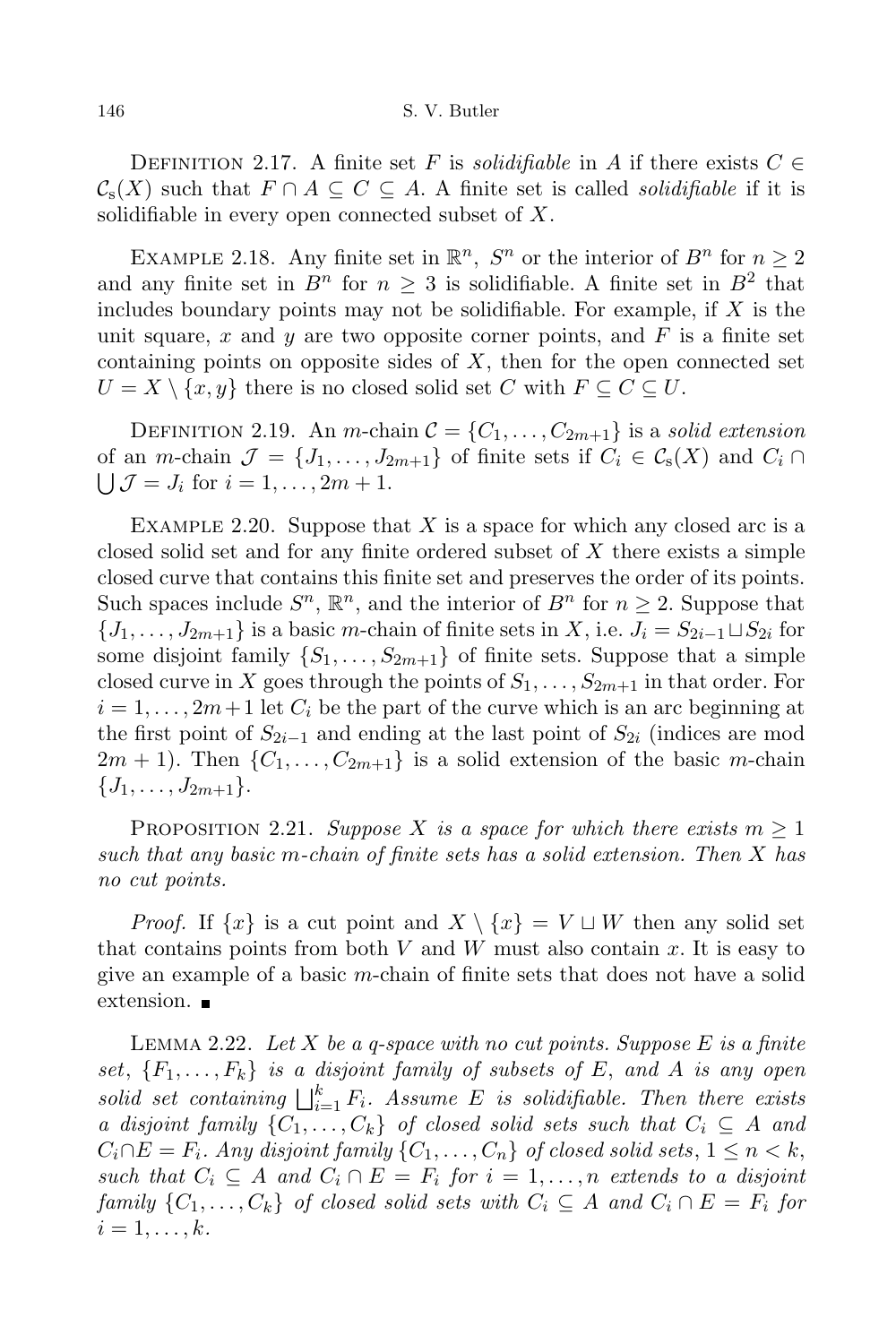*Proof.* We construct the desired sets  $C_i$  by induction. Let  $F_i = E \setminus F_i$ for each i,  $C_0 = \emptyset$ , and  $A^c = X \setminus A$ . For each i the set  $A \setminus \bigsqcup_{j=0}^{i-1} C_j$  is open connected by Proposition 2.5. Then  $(A \setminus \bigsqcup_{j=0}^{i-1} C_j) \setminus \widetilde{F}_i$  is also open connected by Proposition 2.5 and contains  $F_i$ , so there exists  $C_i \in \mathcal{C}_s(X)$ such that  $F_i \subseteq C_i \subseteq (A \setminus \bigsqcup_{j=0}^{i-1} C_j) \setminus \widetilde{F}_i$ . Notice that  $C_i \cap E = F_i$ .

In the previous lemma the condition that  $X$  has no cut points can be weakened. We use only the fact that none of the points of  $E$  is a cut point.

REMARK 2.23. If  $X$  has a cut point then the extreme topological measures are not dense in the set of all topological measures on  $X$ . If  $x$  is a cut point of X then by [13] each extreme topological measure is supported on the union of  $\{x\}$  with one of the components of  $X \setminus \{x\}$ . Any topological measure whose support contains more than one component of  $X \setminus \{x\}$ cannot be approximated by extreme topological measures.

**3. Main theorem.** The proof of the main theorem is based on a series of lemmas.

LEMMA 3.1. Let W be a finite family of sets and  $b: W \to [0,1]$  be a function such that  $\sum_{U \in \mathcal{D}} b(U) < 1$  for every disjoint collection  $\mathcal{D} \in \mathrm{DC}(\mathcal{W})$ . Then there exist  $m \in \mathbb{N}$  and a function  $n : \mathcal{W} \to \mathbb{N}$  such that

- (i)  $2[n(U)/2] \ge (2m+1)b(U)$  for each  $U \in \mathcal{W}$ ,
- (ii)  $\sum_{U \in \mathcal{D}} n(U) \leq 2m + 1$  for every  $\mathcal{D} \in \mathrm{DC}(\mathcal{W}),$
- (iii) for each  $U \in \mathcal{W}$  there exists  $\mathcal{D} \in \text{MDC}(\mathcal{W})$  with  $\sum_{V \in \mathcal{D}} n(V) =$  $2m + 1$  and  $U \in \mathcal{D}$ .

*Proof.* Since we get a basis for the topology on  $TM(X)$  by considering functions b with values in a dense subset of  $[0, 1]$ , we may without loss of generality assume that there are integers  $m(U)$  and an integer m such that for all  $U \in \mathcal{W}$ ,

$$
b(U) = \frac{2m(U)}{2m+1}.
$$

One way to prove the lemma is by providing an algorithm for obtaining the function n. Set initially  $n(U) = 2m(U)$  for each  $U \in W$  and  $W' = W$ .

Let  $U \in \mathcal{W}' \subseteq \mathcal{W}$ . Then U belongs to a maximal disjoint collection  $\mathcal{C} \in \text{MDC}(\mathcal{W})$ . Let  $\mathcal{D} \in \text{MDC}(\mathcal{W})$  be the maximal disjoint collection which minimizes the quantity

$$
2m+1-\sum_{V\in\mathcal{C},\,V\neq U}n(V)
$$

over all maximal disjoint collections  $\mathcal C$  containing  $U$ . Let

$$
n(U) = 2m + 1 - \sum_{V \in \mathcal{D}, V \neq U} n(V)
$$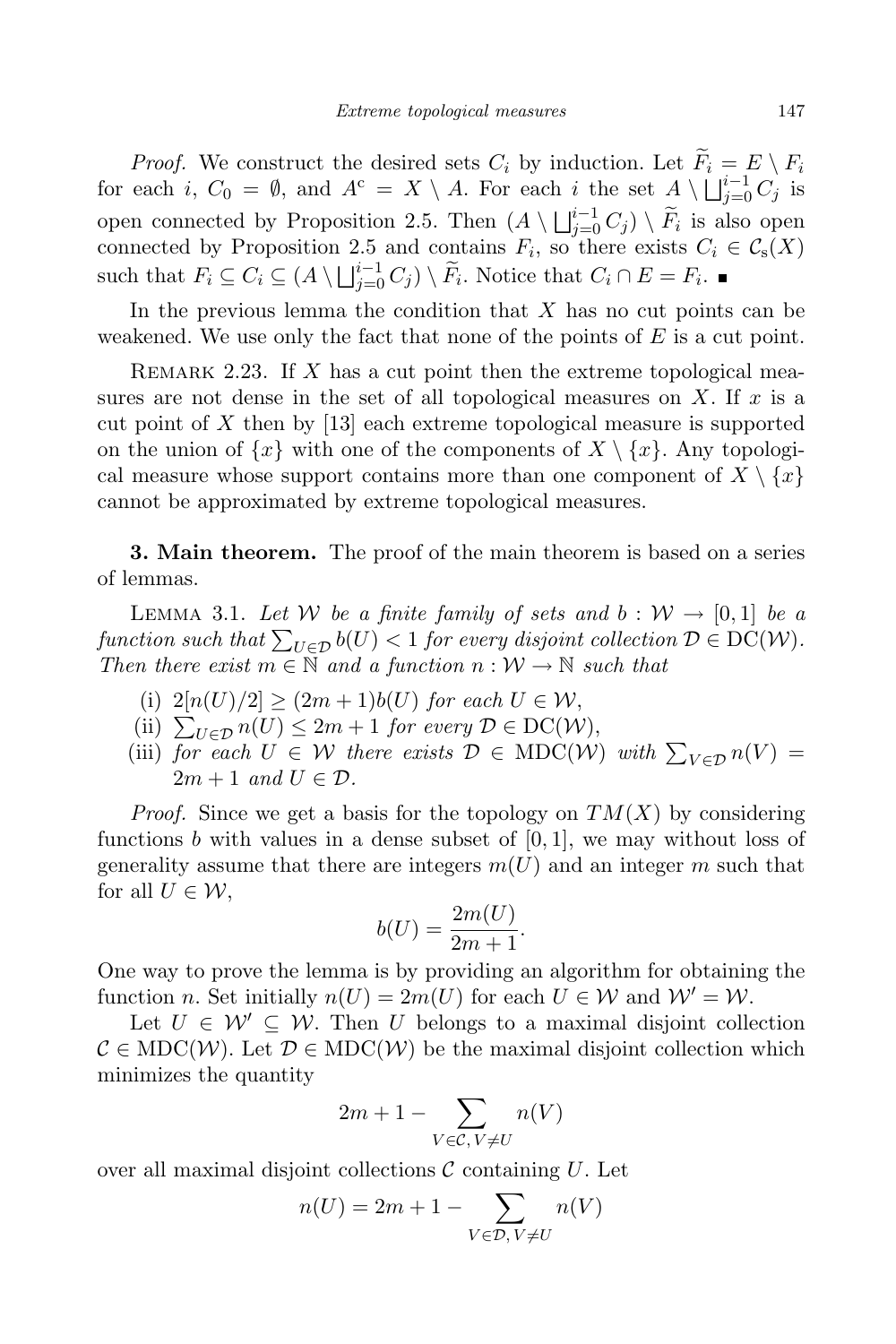It is clear that  $\sum_{U \in \mathcal{D}} n(U) = 2m + 1$  and that for each  $U \in \mathcal{W}$  we have  $n(U) \geq 2m(U) = (2m+1)b(U),$  i.e.  $2[n(U)/2] \geq (2m+1)b(U).$ 

Now let  $W' \setminus \bigcup \{C : C \in \text{MDC}(W) \text{ with } \sum_{U \in C} n(U) = 2m + 1\}$  (where one such maximal disjoint collection is  $\mathcal{D}$ ) be the new  $\mathcal{W}'$ . Repeat the algorithm for the new W'. When  $W' = \emptyset$  the desired function n is produced. Notice that for any  $V \in \mathcal{W}$  such that  $\{V\} \in \text{MDC}(\mathcal{W})$  (these are sets V with the property that V intersects every set in  $W$ ) we have  $n(V)$  =  $2m + 1$ .

An alternative proof of the lemma runs as follows. The set  $\mathcal N$  of all functions n satisfying the first two conditions of the lemma is not empty (for example, it includes n defined by  $n(U) = 2m(U)$ ). The reasoning in the above algorithm shows that the last condition of the lemma is satisfied if we chose  $n \in \mathcal{N}$  to be maximal.

LEMMA 3.2. Let W be a finite family of open subsets of X and  $n : W \rightarrow$ N be a function. Then there is a function  $R: W \to \mathcal{P}(\mathcal{P}(X))$  such that:

- (a) the members of  $R(U)$  are nonempty finite disjoint subsets of U,
- (b)  $|R(U)| = n(U)$  for each  $U \in W$ ,
- (c) if  $U \neq V$  and  $U \cap V \neq \emptyset$  then  $S \cap T \neq \emptyset$  for any pair of sets  $S \in R(U)$ ,  $T \in R(V)$ ,
- (d) the cardinality of the set  $E = \bigcup_{U \in \mathcal{W}} (\bigcup R(U))$  is odd,
- (e) if R is a function satisfying (a), (b) and (c),  $S \in R(U)$ ,  $T \in R(V)$ , and  $n(V) \geq 2$  then  $S \subseteq T$  implies  $U = V$  and  $S = T$ .

*Proof.* Suppose first that  $W = \{U\}$ . Let l be an odd number exceeding  $n(U)$ . Choose l different points in U and form  $n(U)$  finite disjoint sets, which will constitute  $R(U)$ . Then (a)–(d) are satisfied. It is easy to see how (d) can be satisfied in general, and we will prove (a)–(c) by induction on  $|\mathcal{W}|$ . Assume that (a)–(c) hold for any W with  $|\mathcal{W}| \leq k$ . Let  $|\mathcal{W}| = k + 1$ , and let  $U \in \mathcal{W}$ . Then (a)–(c) hold for  $\mathcal{W}' = \mathcal{W} \setminus \{U\}$ . Using the argument at the beginning of the proof we can choose  $R(U)$  so that (a) and (b) hold for  $\mathcal{W}$ . Now suppose that  $V \in \mathcal{W}'$ ,  $U \cap V \neq \emptyset$ . Let  $R(U) = \{S_1, \ldots, S_{n(U)}\}$  and  $R(V) = \{T_1, \ldots, T_{n(V)}\}.$  In the nonempty open set  $U \cap V$  pick  $n(U)n(V)$ different points  $p_{ij}, i = 1, \ldots, n(U), j = 1, \ldots, n(V)$ . Modify each set  $S_i$ by adding points  $p_{ij}, j = 1, ..., n(V)$ , and each set  $T_j$  by adding points  $p_{ij}, i = 1, \ldots, n(U)$ . The result of this modification is that while all sets  $S_i$ are disjoint, and all sets  $T_j$  are disjoint, we have  $p_{ij} \in S_i \cap T_j \neq \emptyset$  for every  $i = 1, \ldots, n(U)$  and every  $j = 1, \ldots, n(V)$ . Hence, (c) is satisfied for W. To prove (e), suppose that  $n(V) \geq 2$  and take disjoint sets  $T, T' \in R(V)$ . If  $U \neq V$  then  $S \subseteq T$  implies  $U \cap V \neq \emptyset$  and then by (c) we also have  $S \cap T' \neq \emptyset$ , which makes  $S \subseteq T$  impossible. Therefore, we must have  $U = V$ and  $S=T$ .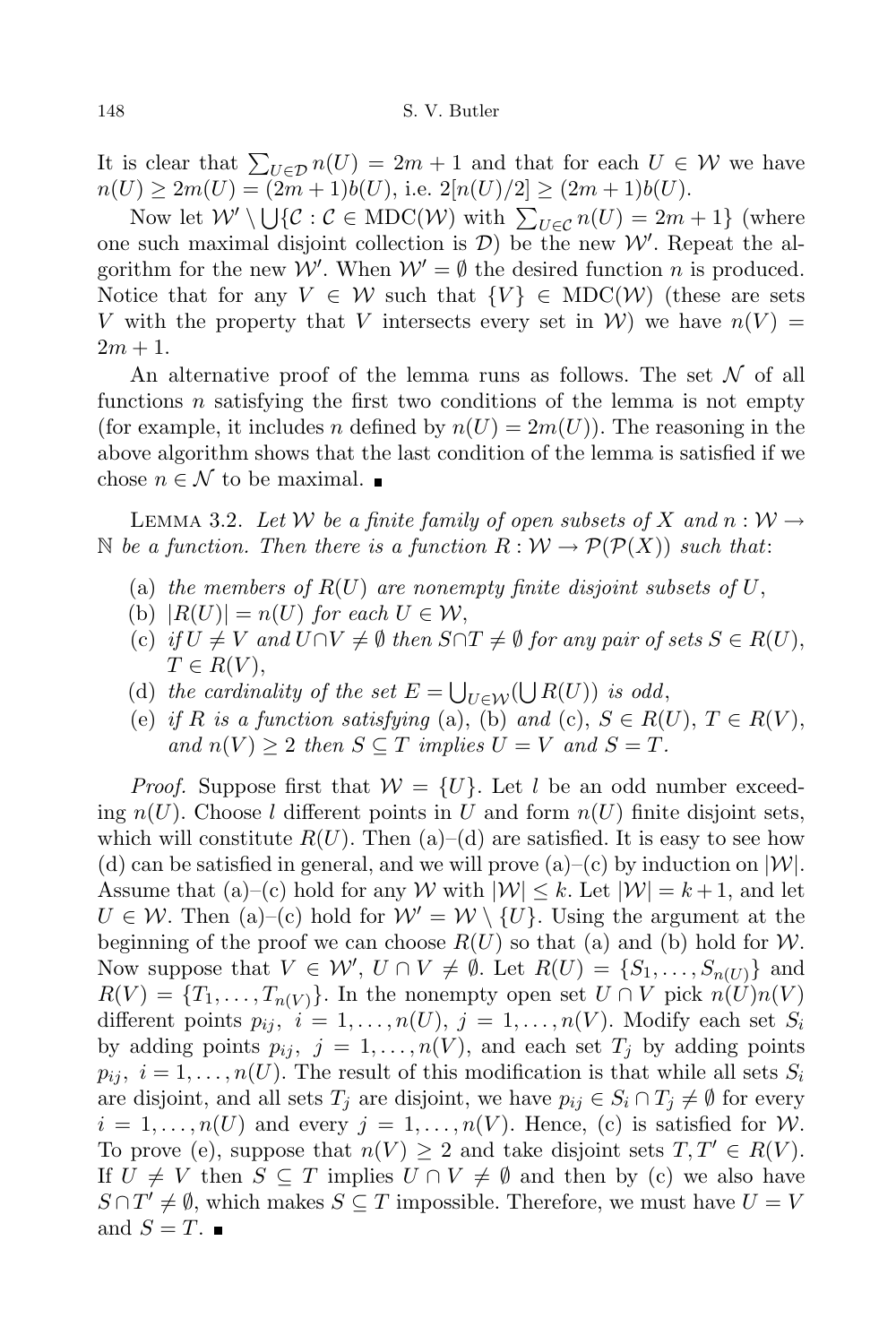LEMMA 3.3. Let the function  $R: W \to \mathcal{P}(\mathcal{P}(X))$  and the set E be as in the previous lemma. Consider families (of subsets of E)  $\mathcal{E} = \{S : S \in$  $R(U), U \in W$  and  $\mathcal{F}_m = \{ S \sqcup T : S \in R(U), T \in R(V), U, V \in \mathcal{D}, \mathcal{D} \in$ MDC(W) with  $\sum_{U \in \mathcal{D}} n(U) = 2m + 1$  (note that  $U = V$  is allowed). Let  $\mathcal{F} = \mathcal{F}_m \cup \{E\}$ . Then:

- (a) the family  $\mathcal E$  has order  $2m+1$ ,
- (b) each set in  $\mathcal{F}_m$  belongs to a basic m-chain,
- (c) the families  $\mathcal{F}, \mathcal{F}_m$  both have order m and contain an m-chain.

*Proof.* (a) Suppose S is a disjoint subfamily of E. Let  $\mathcal{D} = \{U : S \in$  $R(U), S \in \mathcal{S}$ . From part (c) in Lemma 3.2 we see that  $\mathcal{D} \in \mathrm{DC}(\mathcal{W})$ . Then by (ii) in Lemma 3.1,

$$
|\mathcal{S}| \le \sum_{U \in \mathcal{D}} n(U) \le 2m + 1.
$$

If  $C \in \text{MDC}(\mathcal{W})$  is any maximal disjoint collection with  $\sum_{U \in \mathcal{C}} n(U) = 2m+1$ then by Lemmas 3.1 and 3.2,  $S' = \{S : S \in R(U), U \in \mathcal{C}\}\$ is a disjoint subfamily of  $\mathcal E$  with exactly  $2m+1$  sets. Therefore, the order of  $\mathcal E$  is  $2m+1$ .

(b) Let  $S \sqcup T$  be an element of  $\mathcal{F}_m$ . Here  $S \in R(U)$ ,  $T \in R(V)$ ,  $U, V \in \mathcal{C}$ , where C is a maximal disjoint collection with  $\sum_{U \in \mathcal{C}} n(U) = 2m + 1$ . Let S' be as above. Example 2.14 applied to S' shows that  $S \sqcup T$  belongs to a basic m-chain.

(c) Clearly, both  $\mathcal F$  and  $\mathcal F_m$  contain an m-chain. If the family  $\mathcal F_m$  were to contain  $m+1$  disjoint sets, that would imply that  $\mathcal E$  has  $2m+2$  disjoint sets, which contradicts (a). Thus, the order of  $\mathcal{F}_m$  is m, and the same is true for F, since the set E intersects every set in  $\mathcal{F}_m$ .

LEMMA 3.4. Let W be a finite family of open subsets of  $X$ , and let the set E and families F and  $\mathcal{F}_m$  be as in Lemma 3.3. Let  $\alpha : \mathcal{F} \to [0,1]$ be the function which takes the value  $1/m$  on  $\mathcal{F}_m$  and the value 1 on E. Then  $\alpha$  is a pre-supermeasure. The corresponding supermeasure  $\nu$  (given by Theorem 2.11) is such that  $\nu(J) = 1/m$  for every  $J \in \mathcal{F}_m$ .

*Proof.* First, recall that the set E intersects every set in the family  $\mathcal{F}$ . To show that  $\alpha$  is a pre-supermeasure, we need to check condition (\*) from Definition 2.10 with H being a disjoint subfamily of F. If  $B = E$  then  $(*)$ holds because the order of F is m. Let  $B \in \mathcal{F}_m$ , i.e.  $B = S \sqcup T$ , where  $S \in R(U), T \in R(V), U, V \in C$  and C is a maximal disjoint collection with  $\sum_{U \in \mathcal{C}} n(U) = 2m + 1$ . As in the proof of Lemma 3.3, using the maximal disjoint collection C we get a disjoint subfamily of E with exactly  $2m+1$  sets. This subfamily of  $\mathcal E$  contains  $2m-1$  disjoint sets other than  $S, T$ . Notice that none of the sets in H is E. The assumption that  $|\mathcal{H}| \geq 2$  would imply that there were at least  $2m + 3$  disjoint sets in  $\mathcal{E}$ , which is impossible by Lemma 3.3. Therefore,  $|\mathcal{H}| = 1$ , and  $(*)$  is satisfied.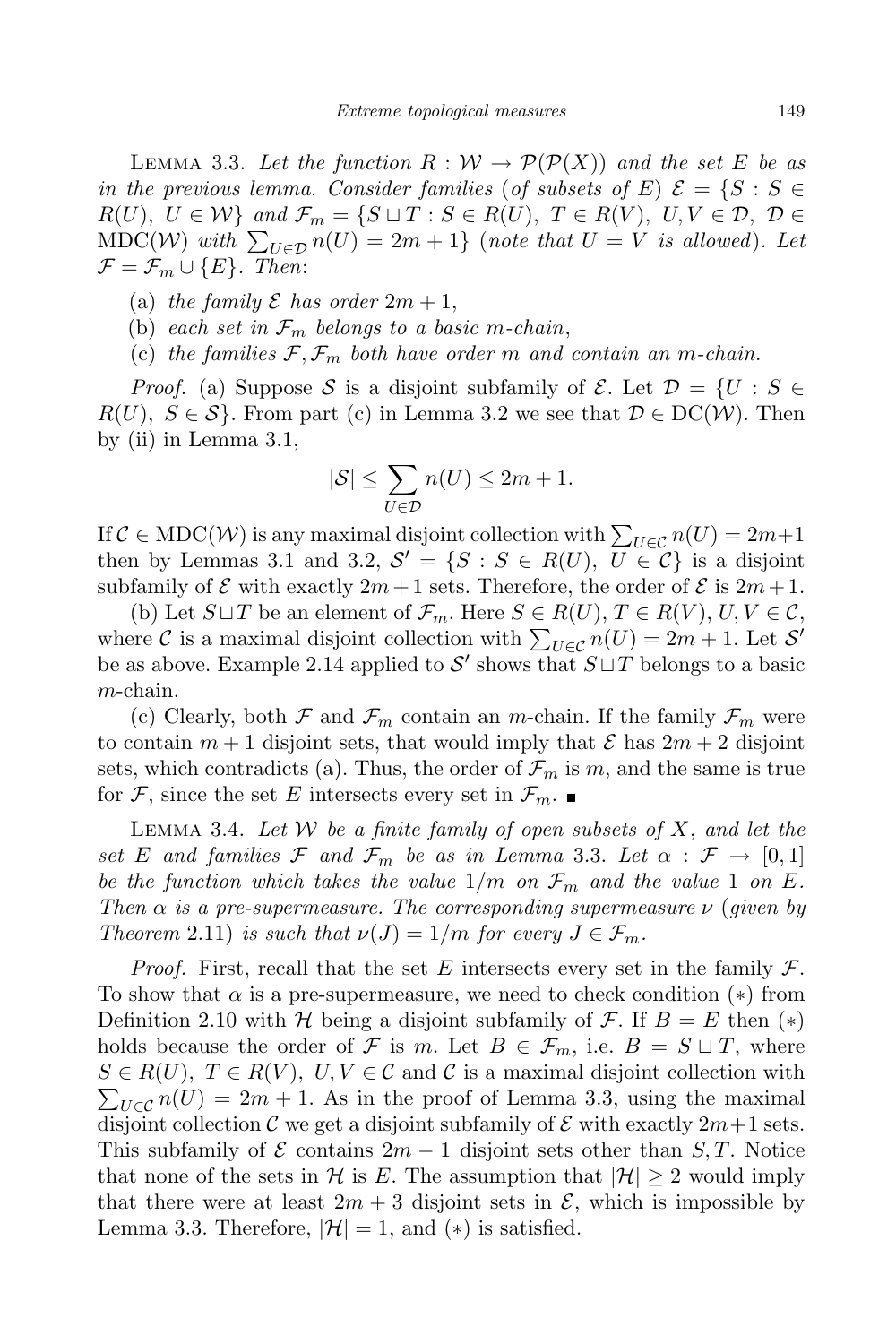If  $J_1, \ldots, J_m$  are disjoint sets in  $\mathcal{F}_m$  then, by Theorem 2.11,

$$
1 = \sum_{i=1}^{m} \alpha(J_i) \le \sum_{i=1}^{m} \nu(J_i) \le \nu(J_1 \sqcup \dots \sqcup J_m) \le 1
$$

and so  $\nu(J_i) = 1/m$ , since  $\nu(J_i) \ge \alpha(J_i) = 1/m$  for each i. Hence,  $\nu(J) =$  $1/m$  for every  $J \in \mathcal{F}_m$  because by Lemma 3.3 each set  $J \in \mathcal{F}_m$  belongs to an *m*-chain.  $\blacksquare$ 

LEMMA 3.5. Let the supermeasure  $\nu$  and the finite set E be as in Lemma 3.4, and  $i: E \to X$  be the inclusion. Suppose E is solidifiable and X is a q-space with no cut points in which every basic m-chain of subsets of E has a solid extension. Then the topological measure  $\mu = i_*\nu$  (given by Proposition 2.9) is extreme.

*Proof.* Let  $\mu = i_* \nu$  be given by Proposition 2.9. Assume  $\mu = \frac{1}{2}$  $rac{1}{2}\mu_1 + \frac{1}{2}$  $rac{1}{2}\mu_2,$ i.e.

(2) 
$$
\mu(A) = \frac{1}{2}\mu_1(A) + \frac{1}{2}\mu_2(A)
$$

for all  $A \in \mathcal{A}(X)$ . We need to show that  $\mu = \mu_1 = \mu_2$ , i.e.  $\mu(A) = \mu_1(A)$ .  $\mu_2(A)$  for all  $A \in \mathcal{A}(X)$ . It is enough to check this for  $A \in \mathcal{A}_s(X)$ . Notice that for any open or closed set A with  $\mu(A) = 1$  or 0 from (2) it follows that also  $\mu_1(A) = 1$  or 0.

First we show that for  $K \in \mathcal{C}_{s}(X)$  with  $K \cap E = J$  (for any set  $J \in \mathcal{F}_{m}$ ), (3)  $\mu(K) = \mu_1(K) = \mu_2(K) = 1/m = \nu(J).$ 

Let  $C_1 = K$ . By Lemma 3.3, J is an element of a basic m-chain  $\mathcal{J} =$  $\{J_1,\ldots,J_{2m+1}\}\$  in  $\mathcal{F}_m$ , which has a solid extension, a chain  $\{C_1,\ldots,C_{2m+1}\}\$ of closed solid sets in X such that  $C_i \cap \bigcup \mathcal{J} = J_i$  for  $i = 1, ..., 2m + 1$ . Here  $\bigcup \mathcal{J} \subseteq E$ . By Lemma 3.4,  $\mu(C_i) = \nu(C_i \cap E) \ge \nu(J_i) = 1/m$  for all  $i =$  $1, \ldots, 2m+1$ . The sets  $C_{i+1}, \ldots, C_{i+m}$  are disjoint for all  $i = 1, \ldots, 2m+1$ (indices are mod  $2m + 1$ ), so we have

$$
\mu(C_{i+1} \sqcup \cdots \sqcup C_{i+m}) = \mu(C_{i+1}) + \cdots + \mu(C_{i+m}) = 1.
$$

The closed set  $C = C_{i+1}\sqcup \cdots \sqcup C_{i+m}$  has  $\mu(C) = 1$  so we also have  $\mu_1(C) = 1$ , i.e.

$$
\mu_1(C_{i+1} \sqcup \cdots \sqcup C_{i+m}) = \mu_1(C_{i+1}) + \cdots + \mu_1(C_{i+m}) = 1
$$

for all  $i = 1, \ldots, 2m + 1$  (indices are mod  $2m + 1$ ). Then Lemma 2.16 tells us that  $\mu_1(C_i) = 1/m$  for all  $i = 1, \ldots, 2m + 1$ . Therefore,  $\mu_1(C_i) =$  $1/m = \mu(C_i)$  for all  $i = 1, ..., 2m + 1$ . Since  $\mu = \frac{1}{2}$  $\frac{1}{2}\mu_1 + \frac{1}{2}$  $\frac{1}{2}\mu_2$  we have  $\mu_1(C_i) = \mu_2(C_i) = \mu(C_i) = 1/m$  for all  $i = 1, ..., 2m + 1$ . In particular,  $\mu(K) = \mu_1(K) = \mu_2(K) = 1/m = \nu(J).$ 

Let A be a solid set and let  $J' = A \cap E$ , so  $\mu(A) = \nu(J')$ . Suppose first that  $|J'| < |E|/2$ . By the construction of  $\nu$  in [4], we may assume that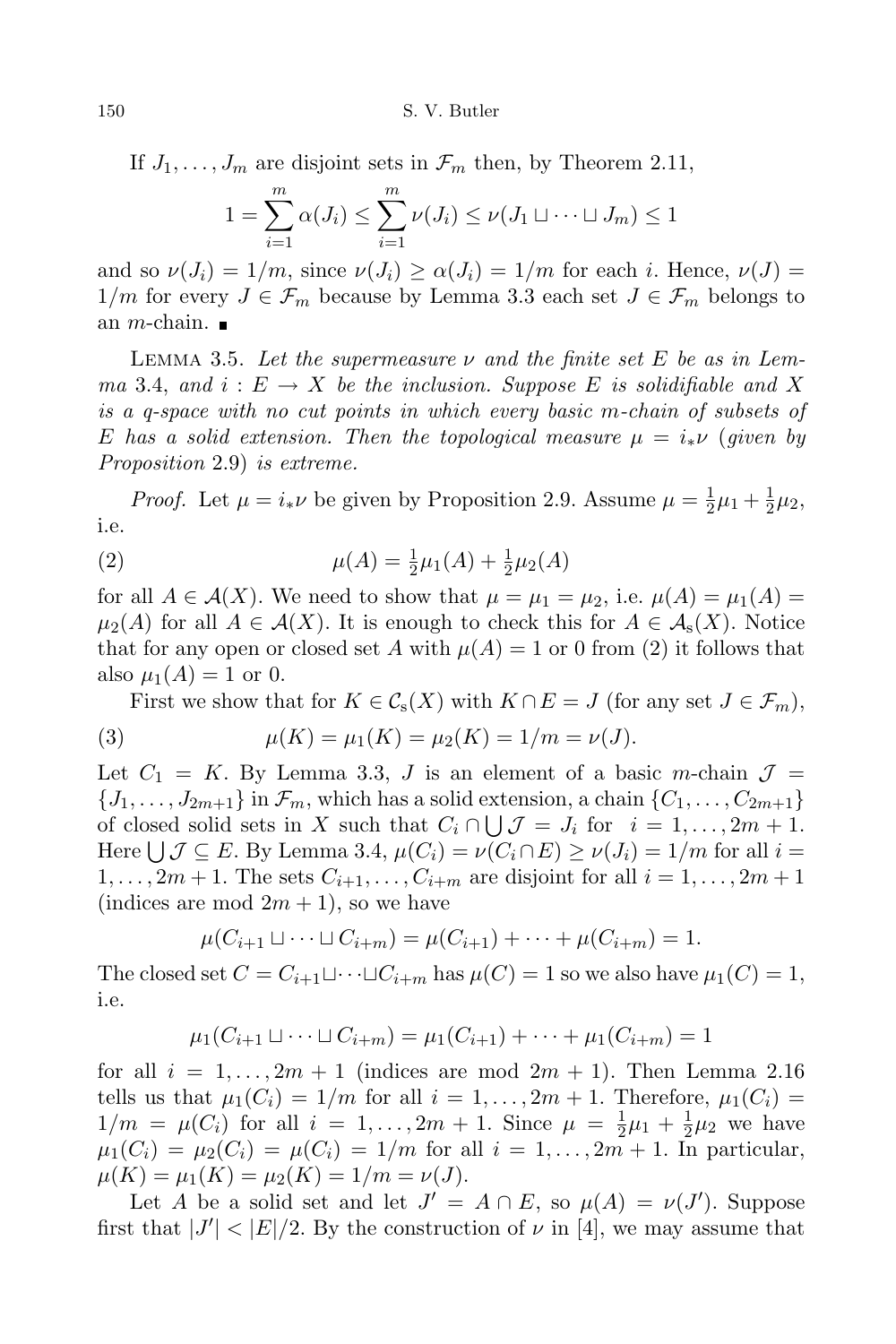$\nu(J') = \sum_{J \in \mathcal{H}} \alpha(J)$  for some disjoint subfamily  $\mathcal{H}$  of  $\mathcal{F}$  with  $\Box \mathcal{H} \subseteq J'$ . By the regularity of topological measures we may assume that  $A$  is open solid, and then by Lemma 2.22 we may find disjoint closed solid sets  $K_J \subseteq A$ ,  $J \in \mathcal{H}$  such that  $J = K_J \cap E$ . Then using (3) we have

$$
\mu(A) = \nu(J') = \sum_{J \in \mathcal{H}} \alpha(J) = \sum_{J \in \mathcal{H}} \mu(K_J) = \sum_{J \in \mathcal{H}} \mu_1(K_J) \leq \mu_1(A).
$$

Similarly,  $\mu(A) \leq \mu_2(A)$ . Then  $\mu(A) = \mu_1(A) = \mu_2(A)$ . We see that the same equality holds for  $A \in \mathcal{A}_{s}(X)$  with  $|A \cap E| > |E|/2$  by taking the complement of A. Hence,  $\mu$  is extreme.

REMARK 3.6. The technique for showing that  $\mu$  is extreme is a reworking of a technique that first appeared in [5].

THEOREM 3.7. Let  $X$  be a q-space in which any finite set is solidifiable and any basic m-chain of finite sets has a solid extension. Then extreme topological measures are dense in the set of all topological measures on X.

*Proof.* Let  $\widehat{U}(\mathcal{W}, b)$  be a nonempty basic open set. Here W is a nonempty finite collection of open solid subsets of X and  $b : \mathcal{W} \to [0, 1]$  is a function. Our goal is to find an extreme topological measure  $\mu$  in  $\widehat{U}(\mathcal{W}, b)$ . We may assume that none of the sets  $U \in \mathcal{W}$  is empty. We may also assume that  $X \in \mathcal{W}$ . (See Lemma 3.2 in [4].) Since our basic open set is nonempty, it follows that  $\sum_{U \in \mathcal{D}} b(U) < 1$  for every disjoint collection  $\mathcal{D} \in \mathrm{DC}(\mathcal{W})$ , and in particular, each  $b(U)$  < 1. Indeed, consider a topological measure  $\lambda \in \widehat{U}(\mathcal{W}, b)$ . If  $\sum_{U \in \mathcal{D}} b(U) \geq 1$  for a disjoint collection  $\mathcal{D} \in \mathrm{DC}(\mathcal{W})$  then we would have

$$
\lambda(X) \ge \sum_{U \in \mathcal{D}} \lambda(U) > \sum_{U \in \mathcal{D}} b(U) \ge 1,
$$

which contradicts the normalization of  $\lambda$ .

Now we may apply Lemma 3.1 to get a function  $n : \mathcal{W} \to \mathbb{N}$ . Apply Lemma 3.2 for W and n. Let families  $\mathcal E$  and  $\mathcal F_m$  be as in Lemma 3.3 and the set E be as in Lemma 3.2. By Proposition 2.21,  $X$  has no cut points, so we apply Lemma 3.5 to obtain an extreme topological measure  $\mu$ . It only remains to show that  $\mu$  is in the basic open set  $U(\mathcal{W}, b)$ . Let  $U \in \mathcal{W}$ be in a maximal disjoint collection  $\mathcal{D}$ . By Lemma 3.2, the set U contains  $n(U)$  disjoint members of  $R(U)$ , so  $U \cap E$  contains  $[n(U)/2]$  disjoint sets from  $\mathcal{F}_m$ , each of which by Lemma 3.4 has  $\nu$  measure  $1/m$ . According to Proposition 2.9,  $\mu(U) = \nu(U \cap E)$ . Using (i) from Lemma 3.1 we get

$$
\mu(U) = \nu(U \cap E) \ge \left[\frac{n(U)}{2}\right] \frac{1}{m} > \left[\frac{n(U)}{2}\right] \frac{2}{2m+1} \ge b(U). \blacksquare
$$

REMARK 3.8. Suppose that a nonempty basic open set  $\widehat{U}(W, b)$  is such that  $MDC(\mathcal{W}) = \{ \{U\} : U \in \mathcal{W} \}$ , i.e. the family W has the pairwise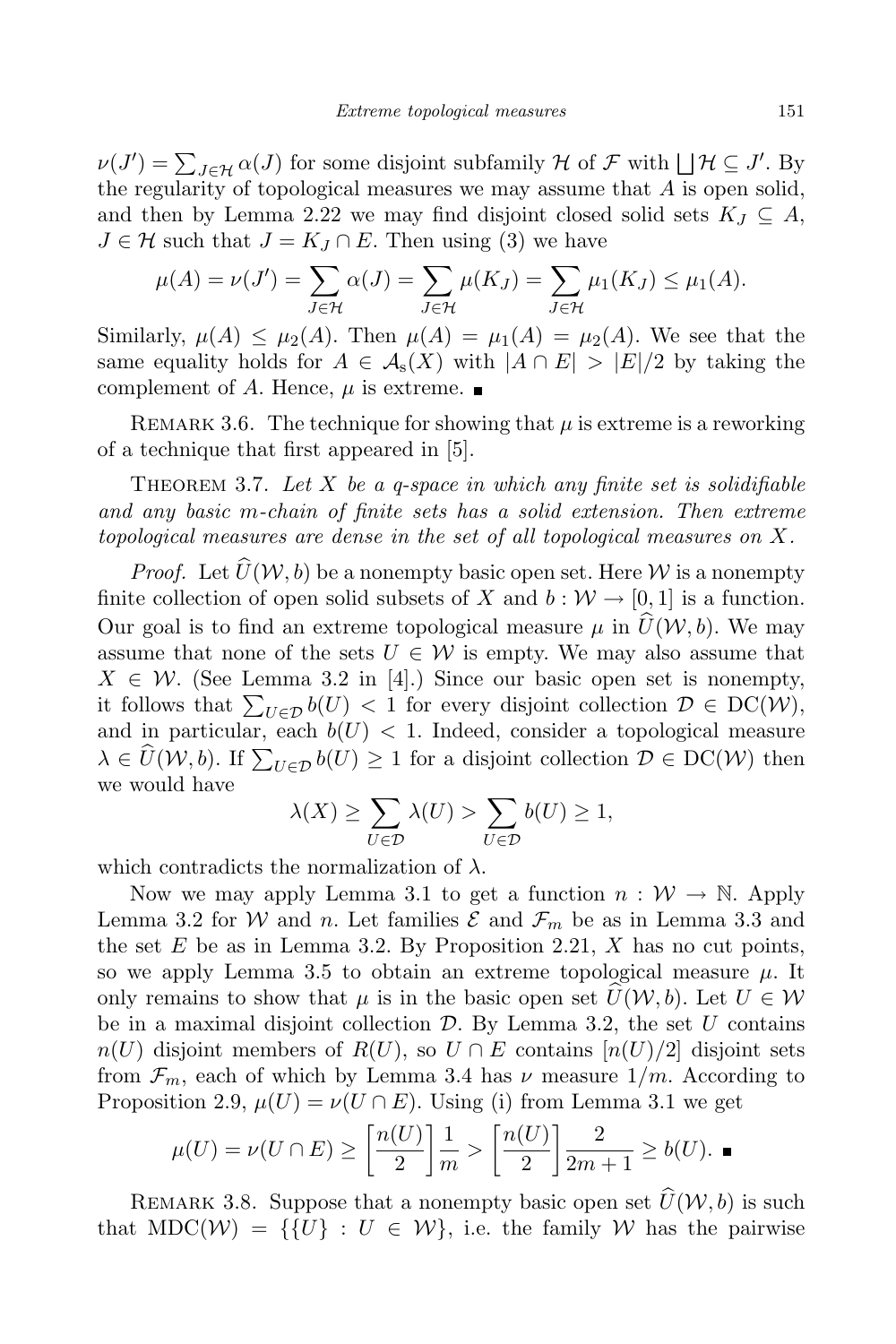nonempty intersection property:  $U \cap V \neq \emptyset$  for any  $U, V \in \mathcal{W}$ . In this case there is a simple topological measure in  $\hat{U}(W, b)$  (see [12]).

Theorem 3.7 can be improved, as D. Grubb pointed out to the author.

THEOREM 3.9. Let X be a q-space and Y be a dense open subset of X such that any finite subset of  $Y$  is solidifiable and any basic m-chain of finite subsets of Y has a solid extension. Then extreme topological measures are dense in the set of all topological measures on X.

This theorem holds because one may choose the sets  $R(U)$  in Lemma 3.2 as subsets of Y.

Example 3.10. Theorems 3.7 and 3.9 and Examples 2.18 and 2.20 show that among the spaces on which extreme topological measures are dense in the collection of all topological measures are the spheres  $S<sup>n</sup>$ , balls  $B<sup>n</sup>$ , and projective planes  $\mathbb{R}P^n$  for  $n \geq 2$ .

The extreme topological measure  $\mu$  constructed in Theorem 3.7 is finitely defined. Hence, we get the following corollary, which implies Theorem 3.4 in [4] under the assumptions of Theorem 3.9.

COROLLARY 3.11. Let X be a q-space and Y be a dense open subset of X such that any finite subset of  $Y$  is solidifiable and any basic m-chain of finite subsets of Y has a solid extension. Then extreme finitely defined topological measures are dense in the set of all topological measures on X.

Note that the families of finitely defined topological measures and extreme topological measures intersect without one containing the other. The topological measure in Example 2.3 is extreme but not finitely defined, and from Proposition 3.16 in [6] it is easy to get finitely defined topological measures that are not extreme.

Acknowledgments. The author would like to thank the anonymous referees for excellent comments that greatly improved the paper.

## References

- [1] J. F. Aarnes, *Quasi-states on C*<sup>\*</sup>-algebras, Trans. Amer. Math. Soc. 149 (1970), 601–625.
- $[2] \quad -$ , Quasi-states and quasi-measures, Adv. Math. 86 (1991), 41–67.
- [3] —, Construction of non-subadditive measures and discretization of Borel measures, Fund. Math. 147 (1995), 213–237.
- [4] J. F. Aarnes and S. V. Butler, Super-measures and finitely defined topological measures, Acta Math. Hungar. 99 (2003), 33–42.
- [5] S. V. Butler, Q-functions, extreme points and density theorems in the space of quasimeasures, Ann Arbor, MI, UMI Dissertation Services, 2000.
- [6] —, Density in the space of topological measures, Fund. Math. 174 (2002), 239–251.